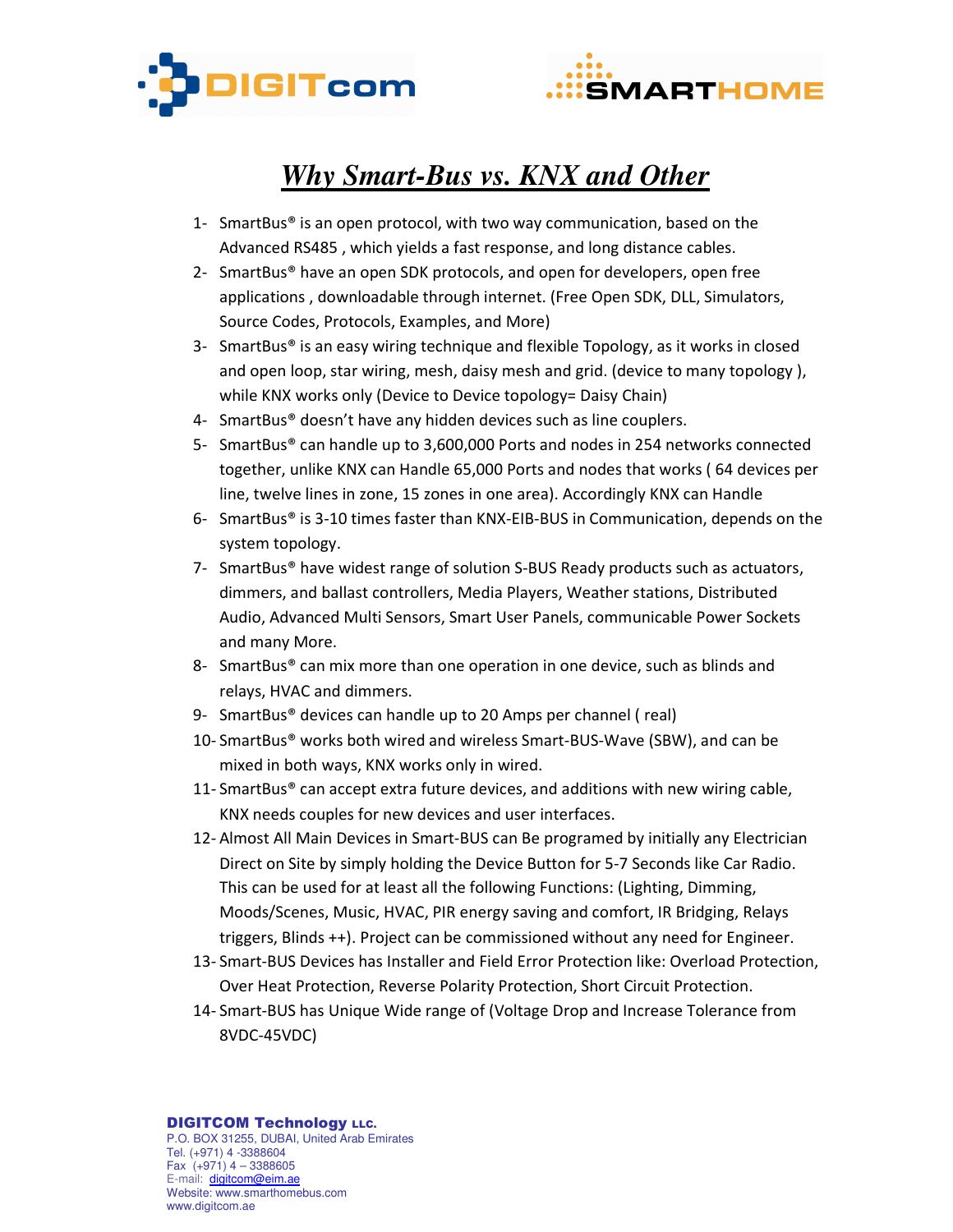



- 15- Smart-BUS can use almost any Conductor Cable Like: (CAT3, CAT5, CAT5e, CAT6, Speaker Cable, Elect. Conductor Wire, and other) comparatively, and there is no need for Special expensive EIB special Cables
- 16- SmartBus® has multifunction interfaces, that can handle most of the needed scenarios in one User interface device (SEE - FEEL – HEAR – Control – Entertain - Think)
- 17- Semilar to KNX, SmartBus® is Growing Fast in Manufacturing and research Partners network as Many Manufacturing Partners has a wide base of R&D , and international product ranges that produces compatible products such as C-Touch for IP intercom systems, NAI Automation, LDS, TIS, HDL, Catry, Betchamp, Swastik, DimiDom, LDS, PCS, C4, … etc. which gives the customer a wide range of interface units to choose within.
- 18- SmartBus® is an Open technology for everyone (REAL), KNX is (Claimed), KNX is only partially open for licensed KNX integrators.
- 19- SmartBus® Smartphone applications, works remotely for both static and dynamic DNS with no gateways or the need of running computers. And protected by Smart Home Group servers. While KNX can be only controlled by 8 bit micro controller to a PC ( Old technology ) and can be hacked.
- 20- Like KNX, Smart-BUS is Growing in Connectivity to Famous Partners worldwide and has Ready Bridges and Easy Integration Methods as Plug and Play with the following in great compatibility: Control4, Crestron, UPB, Euro Klimate, GREE, Panasonic, Daiken, Foscam, HAI Liviton, Nuvo, Paradox, ELAN, Erdinio, RaseberryPI, Coolmaster, Hikvision, and Many Others.
- 21- SmartBus® can handle 254 devices per line, while KNX only 64 per line.
- 22- Smart-BUS Accept Flexible Powersupply addition and Replacement at any Node, Location, at any Time and there is no Maximum Amp Limitation per Line Network.
- 23- Smart-BUS Has Many Manufacturing Facilities, R&D Partners, Support and Training Centers in Americas, Europe, Russia, Far East, Africa, Arabia, and Latin America++.
- 24- Many Software Houses Link and Prefer Smart-BUS Like: Iriduim Mobile, Comfort Click, Open Remote, Witty, Cyber Genie, SAM-DESD, Bornita, NAF, and Many Other.
- 25- All Smart-BUS related Software are Provided Free always to all Partners
- 26- Smart-BUS Guarantees always Best Price affordability, Value for Money with best service attitude, good quality, and fixed delivery time that help all partners to win and all clients to have parts and installers widely without closed monopoly nor exclusivity . (Smart is for everyone)

**DIGITCOM Technology LLC.** P.O. BOX 31255, DUBAI, United Arab Emirates Tel. (+971) 4 -3388604 Fax (+971) 4 – 3388605 E-mail: digitcom@eim.ae Website: www.smarthomebus.com www.digitcom.ae